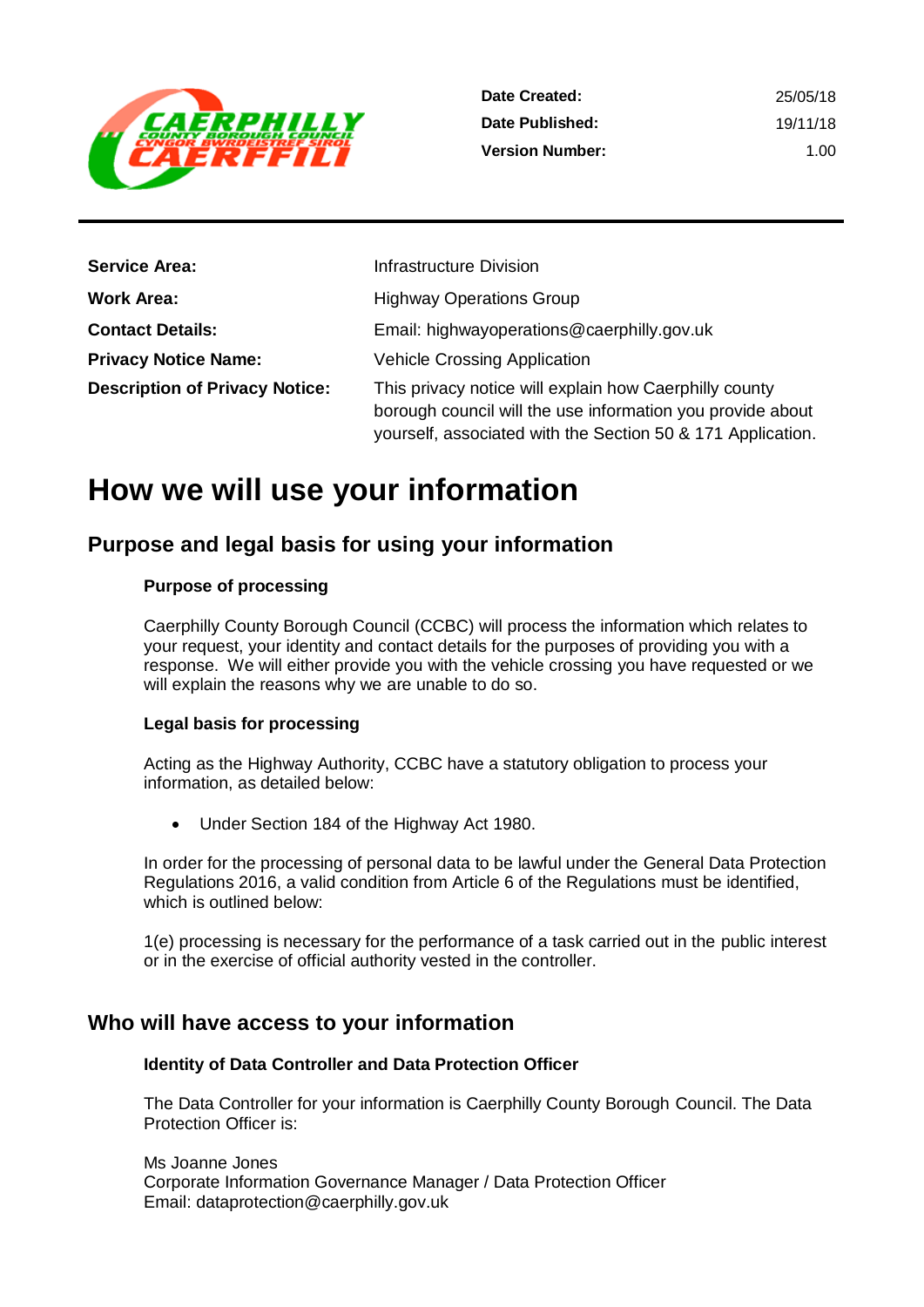#### Tel: 01443 864322

Other Data Controllers may also be responsible for your information, depending on the specific circumstances. Please contact the Service Area for further information.

#### **Details of main users of your information**

Your request including your identity and contact details will be distributed to relevant Officers, within our Engineering Team, who may hold the information relating to your request for the purposes of processing your request and providing you with a response.

#### **Details of any sharing of your information within Caerphilly county borough council**

Once approved, and payment has been verified, the particulars of any vehicle crossing request will be anonymised and issued as a 'works ticket' (detailing Road, Location, Works remit) to our in-house highway maintenance contractor for completion.

All records may be subject to review by Internal Audit officers.

#### **Details of any sharing of your information with other organisations**

In certain circumstances, dependent on workload, the 'works ticket' may be issued to one of our approved / framework sub-contractors.

#### **Requests for information**

All recorded information held by Caerphilly County Borough Council may be subject to requests under the Freedom of Information Act 2000, Environmental Information Regulations 2004 and Data Protection legislation.

If the information you provide is subject to such a request, where possible Caerphilly County Borough Council will consult with you on its release. If you object to the release of your information we will withhold your information if the relevant legislation allows

## **How long will we retain your information**

#### **Details of retention period**

How long Caerphilly County Borough Council retains information is determined through statutory requirements or best practice.

Your request and our response will be kept for the year of application + 6 years. Some request and response may be kept longer but this will be in an anonymised form.

## **Your Rights (Inc Complaints Procedure)**

#### **Your rights under the Data Protection**

Data Protection gives data subjects (those who the information is about) a number of rights:

- The right of subject access Application forms for this process are available on our website: [SAR Form](http://www.caerphilly.gov.uk/CaerphillyDocs/Council-and-democracy/sar_form.aspx)
- The right to be informed
- The right of rectification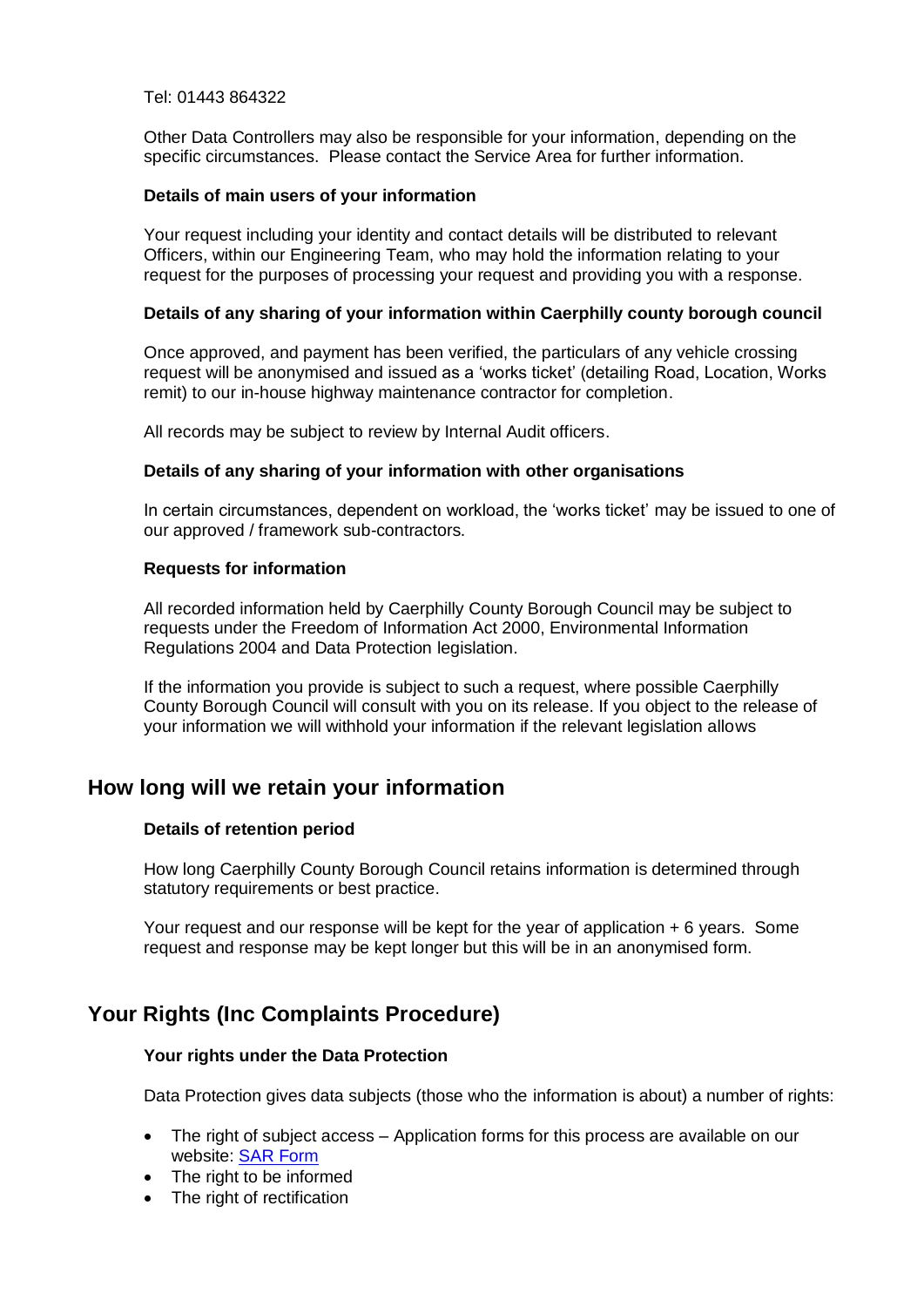- The right to erasure
- The right to restrict processing
- The right to object
- The right to data portability
- Rights in relation to automated decision making and profiling.

Further information on your rights is available from: [www.ico.org.uk.](http://www.ico.org.uk/)

To enact your rights please contact the service area detailed on the top of this form.

#### **Complaints Procedure**

If you are unhappy with the way that Caerphilly County Borough Council has handled your request / information, you have the right of complaint. Please contact the Service Area detailed at the top of this document outlining your issues.

If you remain unhappy you also have a right of complaint to the Information Commissioner's Office. Please follow this link for further information on the complaints process.

[www.caerphilly.gov.uk/My-Council/Data-protection-and-freedom-of-information/Questions](http://www.caerphilly.gov.uk/My-Council/Data-protection-and-freedom-of-information/Questions-and-complaints)[and-complaints](http://www.caerphilly.gov.uk/My-Council/Data-protection-and-freedom-of-information/Questions-and-complaints)